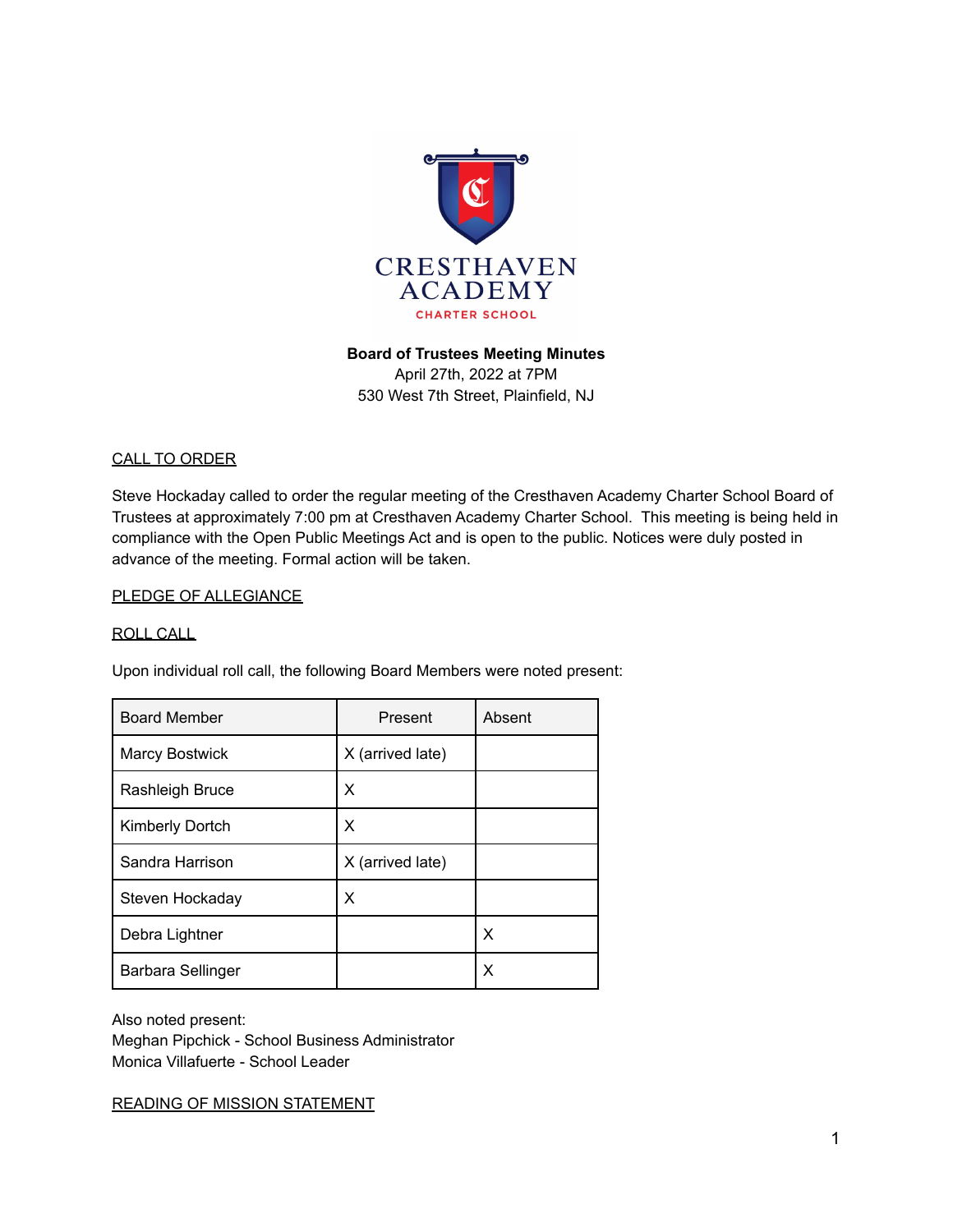Cresthaven Academy Charter School exists to provide a comprehensive education to our scholars that develops the whole child through academic excellence, physical wellness, emotional health, and character enrichment.

#### APPROVAL OF MINUTES FROM PRIOR MONTH

#### **RESOLVED: APPROVAL March 23rd, 2022 Meeting Minutes**

| <b>Board Member</b> | <b>Motion</b>  | <b>Yes</b> | No | <b>Abstain</b> | <b>Absent</b> |
|---------------------|----------------|------------|----|----------------|---------------|
| Marcy Bostwick      | $\overline{2}$ | X          |    |                |               |
| Rashleigh Bruce     |                | X          |    |                |               |
| Kimberly Dortch     | 4              | X          |    |                |               |
| Sandra Harrison     |                | X          |    |                |               |
| Steven Hockaday     |                | X          |    |                |               |
| Debra Lightner      |                |            |    |                | X             |
| Barbara Sellinger   |                |            |    |                | x             |

#### STATE OF THE SCHOOL REPORT

#### STATE OF THE SCHOOL REPORT

- Spring staff check-ins before Spring Break
- 
- 3rd round of teacher evaluations (summative)<br>• Preparing scholars and teachers for Practice NJSLA & NJSLA exam days
- 
- Creating Summer Institute schedule and slides (professional development)<br>• Preparing for Summer Academy for scholars (T/W/R from 8-11:30AM, 7/5/22 7/28/22)<br>• Annual Report due 8/1/22
- 
- Special Presentation- A look ahead '22-'23 school year at a glance  $\rightarrow$  Welcoming grade 6 o Building Hope

#### STUDENT TRANSFERS IN 2021-22

|                                            | Sept           | Oct            | Nov     | Dec     | Jan      | Feb     | Mar      | Apr     | May          | June    | July/A<br>Ug | Total |
|--------------------------------------------|----------------|----------------|---------|---------|----------|---------|----------|---------|--------------|---------|--------------|-------|
| К                                          | $\overline{2}$ | 0              | $\circ$ | $\circ$ | $\Omega$ | $\circ$ | $\Omega$ | $\circ$ | $\Omega$     | $\circ$ | $\circ$      | 2     |
| 1st                                        |                | 0              | $\circ$ | 0       | $\circ$  | 0       | $\circ$  | 0       | $\mathbf{0}$ | $\circ$ | $\circ$      |       |
| 2nd                                        | $\Omega$       | 0              | $\circ$ | 0       | $\circ$  |         | $\circ$  | $\circ$ | $\Omega$     | $\circ$ | $\circ$      |       |
| 3rd                                        |                | 0              |         |         | $\circ$  | 0       |          | 0       | $\Omega$     | $\circ$ | $\circ$      | 4     |
| 4th                                        |                | $\overline{1}$ | $\circ$ | $\circ$ | $\Omega$ | $\circ$ |          | $\circ$ | $\Omega$     | $\circ$ | $\circ$      | 3     |
| 5th                                        | $\overline{2}$ | 0              | $\circ$ |         |          | 0       | $\circ$  | 0       | $\mathbf{0}$ | 0       | $\circ$      | 4     |
| Total # of Transferred Scholars in 2021-22 |                |                |         |         |          |         |          |         | 15           |         |              |       |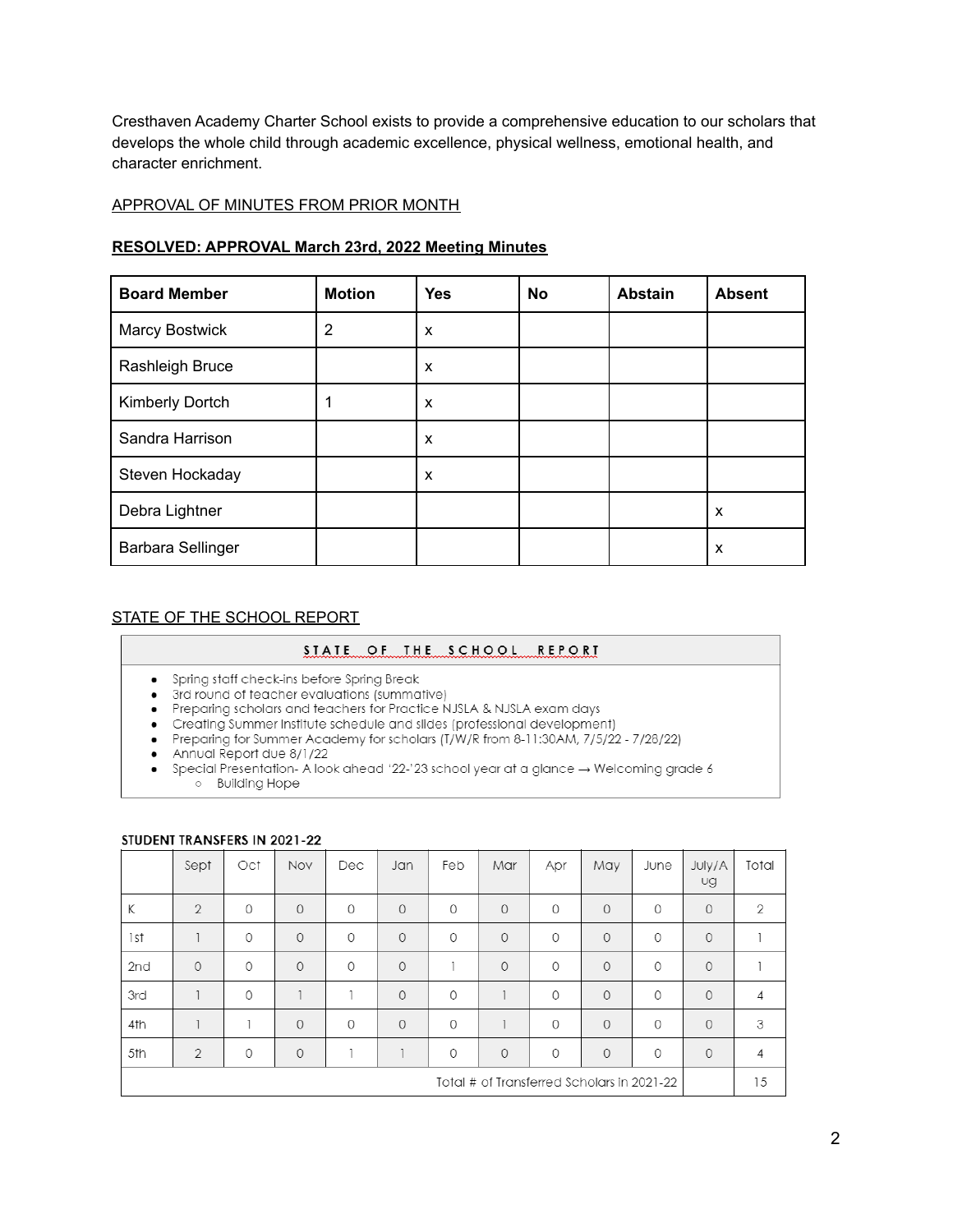#### **CURRENT STUDENT ENROLLMENT**

|                                           | Fully<br>Enrolled<br>Incoming K<br>Students | Fully<br>Enrolled<br>Kindergart<br>en Students | Fully<br>Enrolled<br>1st Grade<br>Students | Fully<br>Enrolled<br>2nd Grade<br>Students | Fully<br>Enrolled<br>3rd Grade<br>Students | Fully<br><b>Enrolled 4th</b><br>Grade<br>Students | Fully<br><b>Enrolled 5th</b><br>Grade<br>Students |
|-------------------------------------------|---------------------------------------------|------------------------------------------------|--------------------------------------------|--------------------------------------------|--------------------------------------------|---------------------------------------------------|---------------------------------------------------|
| 100%<br>Enrollment                        | 77                                          | 76                                             | 77                                         | 77                                         | 75                                         | 76                                                | 74                                                |
| Waitlist #s<br>(In-District)<br>2022-2023 | 59                                          | 54                                             | 44                                         | 48                                         | 36                                         | 28                                                | 19                                                |

| <b>FAMILY &amp; COMMUNITY ENGAGEMENT</b> |                                                      |                                              |                            |                             |                                   |  |  |  |
|------------------------------------------|------------------------------------------------------|----------------------------------------------|----------------------------|-----------------------------|-----------------------------------|--|--|--|
| PTCs - Round 3                           | Kindergarten<br>Welcome Day<br>& Tour<br>(In-Person) | Plainfield<br>Covid<br>Vaccination<br>Clinic | Kindergarten<br>Graduation | Field Day<br>Gr. K-5        | Summer Food<br>Service<br>Program |  |  |  |
| April 13, 2022                           | April 28, 2022<br>(AM)                               | May 9, 2022                                  | June 20, 2022              | June 21, 2022               | Breakfast                         |  |  |  |
| 90%<br>participation                     | May 11, 2022<br>(PM)                                 | 1-4 PM                                       | CACS<br>Gymnasium          | 530 West 7th<br>St. Campus? | 7:30-8 AM                         |  |  |  |

| <b>CRESTHAVEN ACADEMY FOUNDATION</b>           |                                                                                                                                                                                                       |  |  |  |  |
|------------------------------------------------|-------------------------------------------------------------------------------------------------------------------------------------------------------------------------------------------------------|--|--|--|--|
| Evangel Church's Boxes of Hope: Easter Edition | March Support                                                                                                                                                                                         |  |  |  |  |
| $125$ boxes = $125$ families                   | CAF provided approximately \$2,325 of support<br>toward CACS-related projects. Projects<br>included, but not limited to, social media, CACS<br>website revamp, K graduation, and Playground<br>Dpera. |  |  |  |  |

### Presentation by Jazmin Gooding Board member comments on presentation

#### BOARD PRESIDENT'S REPORT

- SEC disclosure filing due April 30th, 2022
- Fundraiser for CAF on May 20th, 2022
- Dr. Tanis is doing great work providing extra support for our scholars and they are excited about their accomplishments
- NJPCSA hosting training opportunities for Board members May 10th and May 17th
- Investigation will be discussed at the May meeting

#### SBA REPORT

#### *Financial*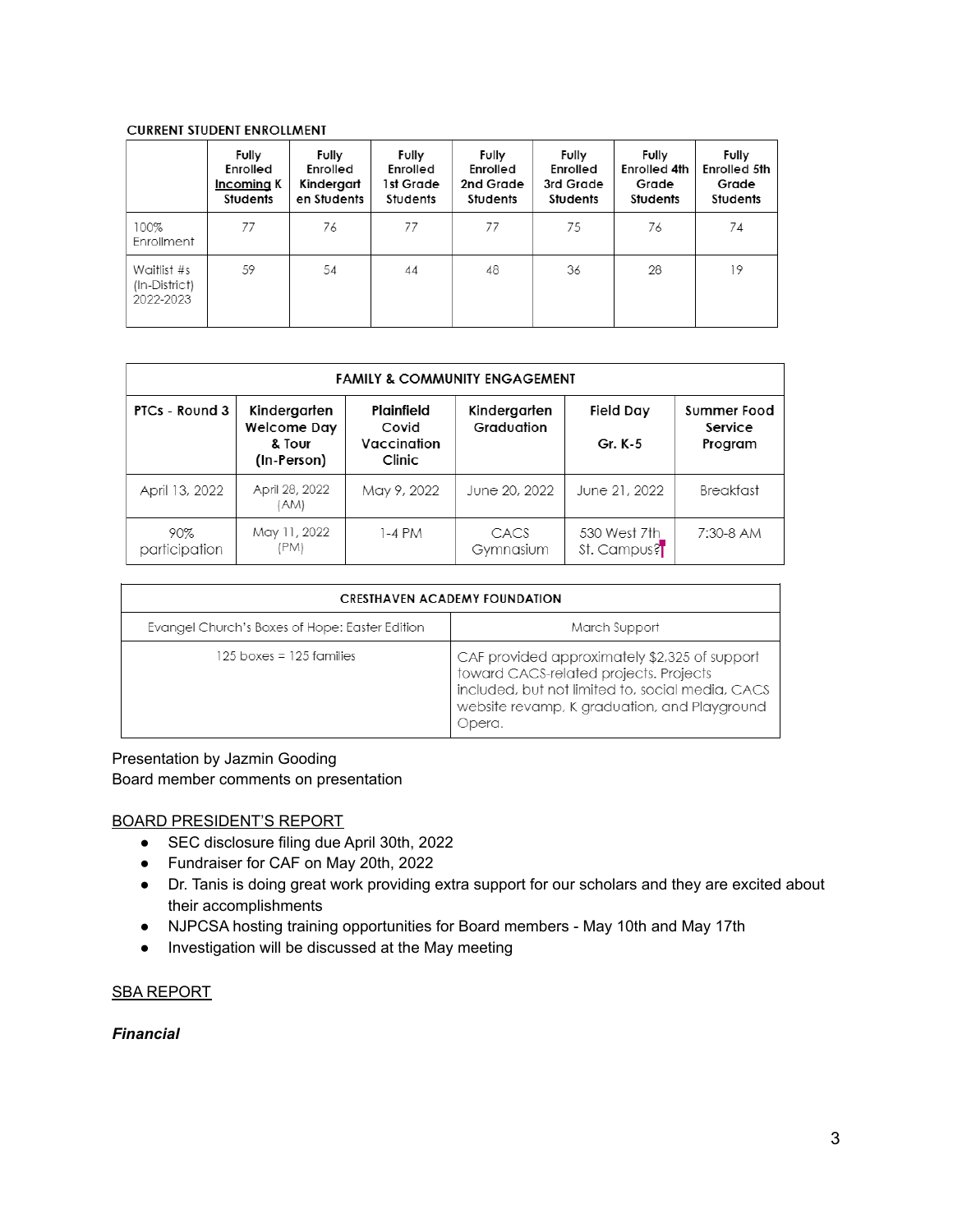Business accounts<sup>a</sup>

|                        | <b>Agency - 6538</b><br><b>Quick View</b>                      |                           | \$91,342.24    |
|------------------------|----------------------------------------------------------------|---------------------------|----------------|
|                        | Food Program - 6525<br><b>Quick View</b>                       |                           | \$143,936.64   |
|                        | <b>General Operating Fund - 6509</b><br><b>Quick View</b>      | Your business card offer! | \$2,377,364.79 |
|                        | Payroll - 6512<br><b>Quick View</b>                            |                           | \$113,143.98   |
|                        | <b>Business Advantage Sav - 4508</b><br><b>Quick View</b>      |                           | \$134,869.62   |
| $\bullet$<br>$\bullet$ | Next year's budget is submitted<br>Last year's audit submitted |                           |                |

- Purchasing for next school year
- Signing up for PD for summer
- Spending grant money

#### *Operations*

- Book Fair
- Planning for next year spacing, summer schedules, cleaning, furniture

#### *Human Resources*

- Fully hired for this school year
- Working on hiring for next year

# **Items Requiring Board of Trustees Votes**

*A. FINANCE*

# **RESOLVED: BOARD OF TRUSTEES RESOLUTION # 2022-04-01 Bills list**

The Board of Trustees of Cresthaven Academy Charter School approves the following bills list. See Appendix A.

| <b>Bills List</b> | <b>Total by Fund</b> |
|-------------------|----------------------|
| Fund 10           | \$207,307.40         |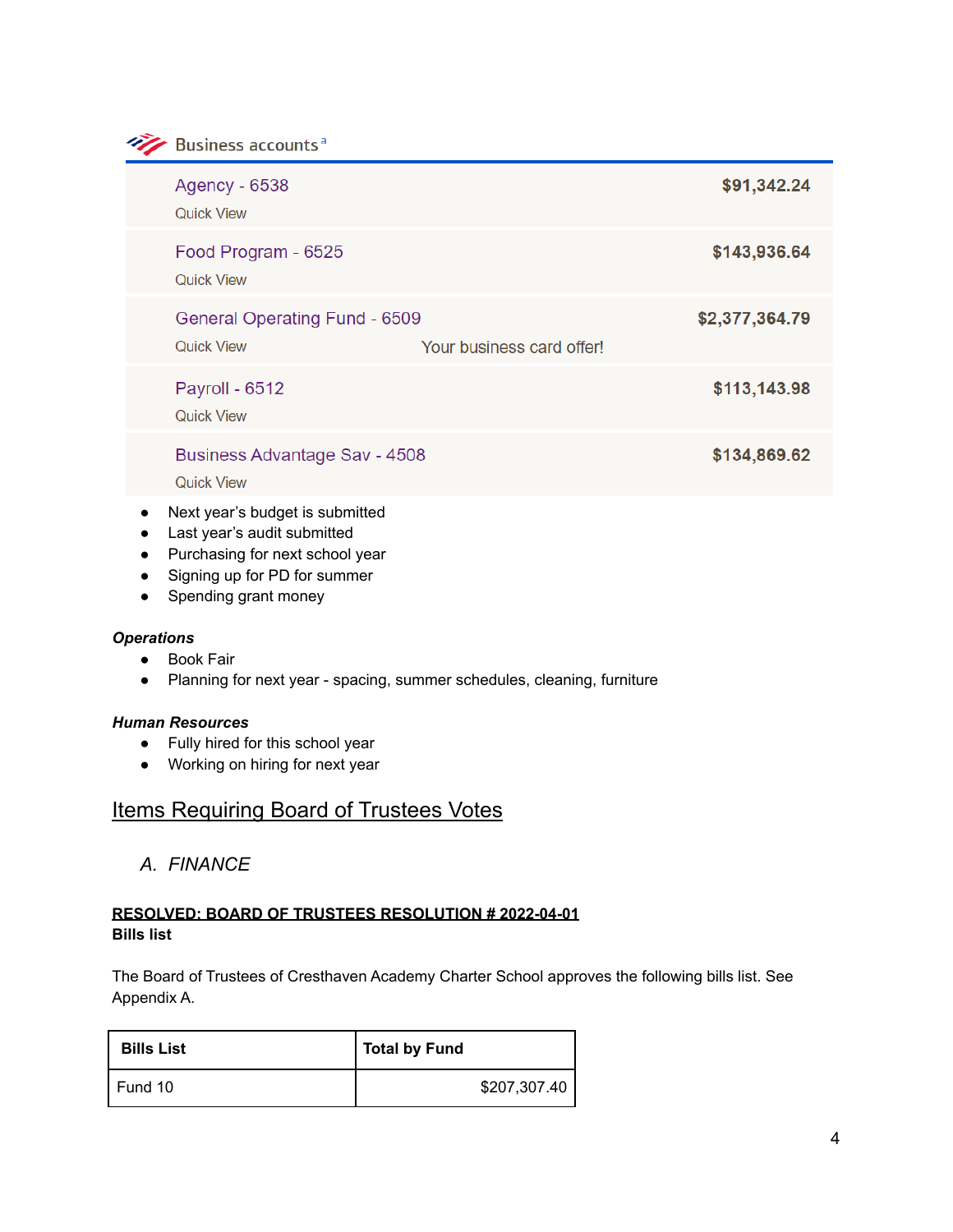| Fund 20      | \$65,418.60  |
|--------------|--------------|
| Fund 60      | \$37,416.52  |
| <b>TOTAL</b> | \$310,142.52 |

# **RESOLVED: BOARD OF TRUSTEES RESOLUTION # 2022-04-02 Payroll Expenses**

The Board of Trustees of Cresthaven Academy Charter School resolves to approve the payroll expenses for March/April/May 2022.

03/31/2022 = \$186,613.72 (Gross Earnings) + \$14,702.95 (Employer Taxes) + \$149.60 (DCRP) 04/15/2022 = \$175,920.34 (Gross Earnings) + \$13,895.61 (Employer Taxes) + \$134.38 (DCRP) 04/30/2022 = \$196,000 (Estimated) 05/15/2022 = \$196,000 (Estimated)

# **RESOLVED: BOARD OF TRUSTEES RESOLUTION # 2022-04-03 Board Secretary's Reports**

The Board of Trustees of Cresthaven Academy Charter School resolves to approve the Board Secretary's Reports for April 2022. See Appendix A.

# **RESOLVED: BOARD OF TRUSTEES RESOLUTION # 2022-04-04 Budget Adjustments**

The Board of Trustees of Cresthaven Academy Charter School resolves to approve the budget adjustments for April 2022. See Appendix A.

# **RESOLVED: BOARD OF TRUSTEES RESOLUTION # 2022-04-05 Treasurer's Reports**

The Board of Trustees of Cresthaven Academy Charter School resolves to approve the Treasurer's Report for April 2022. See Appendix A.

| <b>Board Member</b>   | <b>Motion</b> | <b>Yes</b> | <b>No</b> | <b>Abstain</b> | <b>Absent</b> |
|-----------------------|---------------|------------|-----------|----------------|---------------|
| <b>Marcy Bostwick</b> |               | X          |           |                |               |
| Rashleigh Bruce       |               | X          |           |                |               |
| Kimberly Dortch       |               | X          |           |                |               |
| Sandra Harrison       |               | X          |           |                |               |
| Steven Hockaday       |               | X          |           |                |               |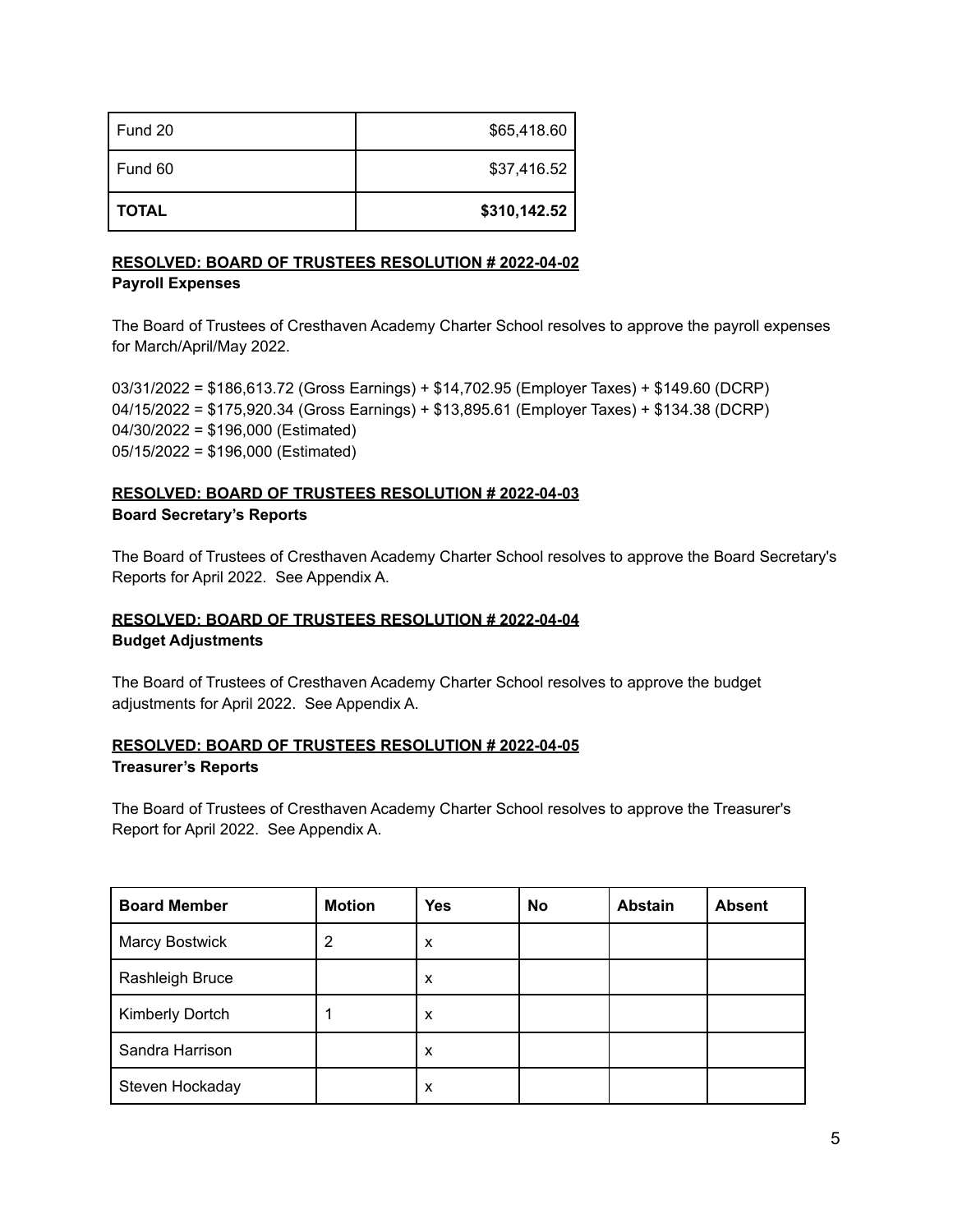| Debra Lightner    |  |  |  |
|-------------------|--|--|--|
| Barbara Sellinger |  |  |  |

# *B. HUMAN RESOURCES*

## **RESOLVED: BOARD OF TRUSTEES RESOLUTION # 2022-04-06 Contract Renewals**

The Board of Trustees of Cresthaven Academy Charter School resolves to approve the following contract renewals for the 2022-2023 school year.

| <b>First Name</b> | <b>Last Name</b> | <b>Title/Certification</b>        | 10/12<br><b>Month</b> | <b>Salary</b> | <b>Effective</b><br><b>Date</b> |
|-------------------|------------------|-----------------------------------|-----------------------|---------------|---------------------------------|
| Esmeralda         | Alcazar          | <b>Special Education Teacher</b>  | 10                    | \$60,000.00   | 08/22/22                        |
| Maciel            | Almonte-Diaz     | Office Manager                    | 12                    | \$56,650.00   | 07/01/22                        |
| Katelyn           | <b>Basile</b>    | <b>Special Education Teacher</b>  | 10                    | \$64,050.00   | 08/22/22                        |
| Cristina          | Benedicto        | <b>General Education Teacher</b>  | 10                    | \$58,000.00   | 08/22/22                        |
| Daniel            | Bento            | <b>Physical Education Teacher</b> | 10                    | \$72,000.00   | 08/22/22                        |
| Michelle          | Blazquez         | <b>General Education Teacher</b>  | 10                    | \$60,000.00   | 08/22/22                        |
| Jessica           | <b>Bovino</b>    | <b>Instructional Coach</b>        | 10                    | \$82,000.00   | 08/22/22                        |
| Danielle          | <b>Buck</b>      | <b>General Education Teacher</b>  | 10                    | \$69,360.00   | 08/22/22                        |
| Nicolasa          | Calles           | Cafeteria Assistant               | 12                    | \$40,000.00   | 07/01/22                        |
| Kaye              | Campanile        | Dean of School Culture            | 10                    | \$70,000.00   | 08/22/22                        |
| Cassandra         | Capozzi-Smith    | <b>General Education Teacher</b>  | 10                    | \$58,000.00   | 08/22/22                        |
| Danielle          | Casciano         | Special Education Teacher         | 10                    | \$67,259.02   | 08/22/22                        |
| Theresa           | Chianese         | Art Education Teacher             | 10                    | \$70,000.00   | 08/22/22                        |
| Natalie           | Cresitello       | <b>School Nurse</b>               | 10                    | \$90,000.00   | 08/22/22                        |
| Ana Maria         | Cubero           | <b>General Education Teacher</b>  | 10                    | \$73,500.00   | 08/22/22                        |
| LaDonna           | Damon            | Office Manager                    | 12                    | \$52,500.00   | 07/01/22                        |
| Larissa           | De Carvalho      | <b>General Education Teacher</b>  | 10                    | \$58,000.00   | 08/22/22                        |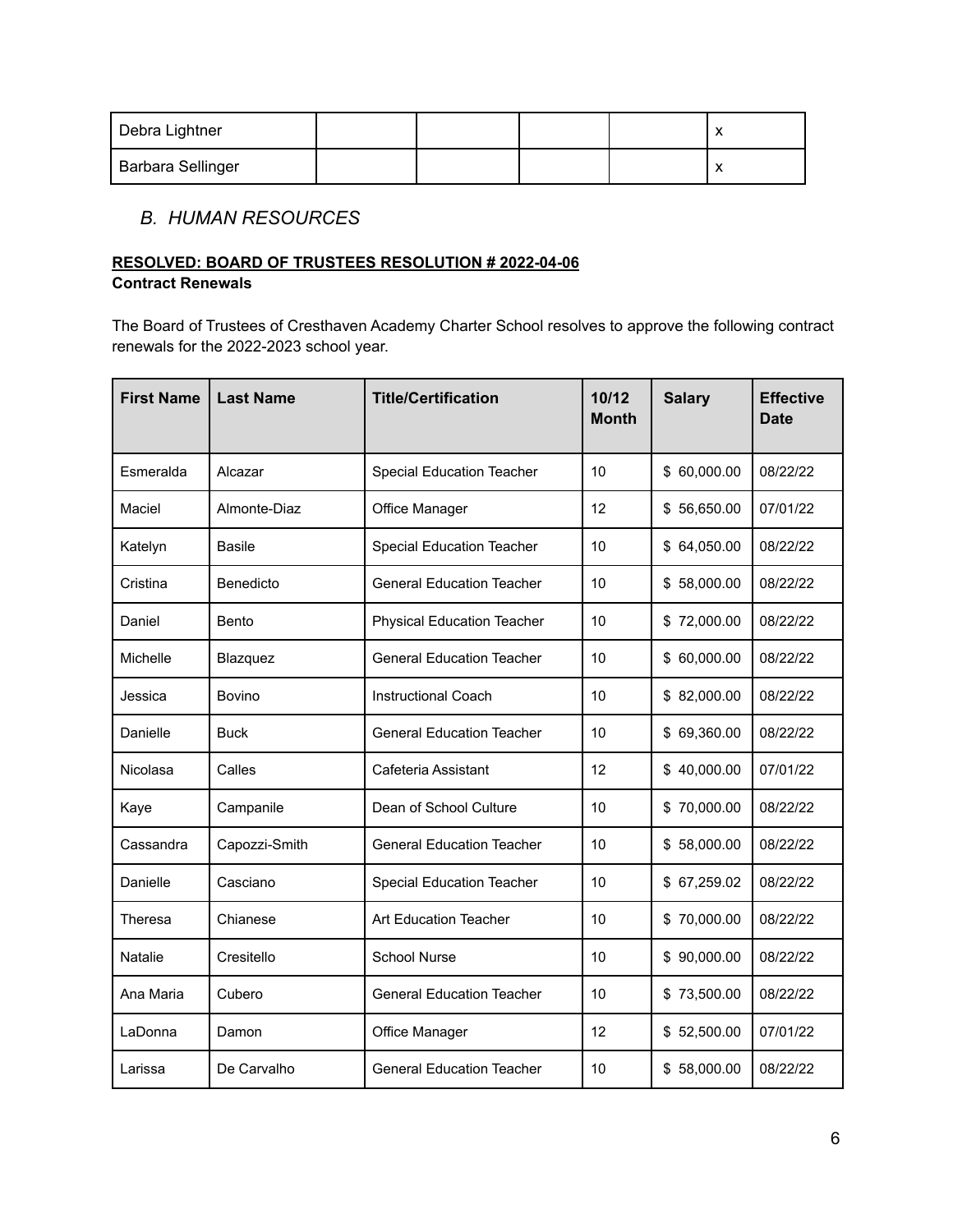| Amanda   | <b>DeBrito</b>     | <b>General Education Teacher</b>          | 10 | \$58,000.00 | 08/22/22 |
|----------|--------------------|-------------------------------------------|----|-------------|----------|
| Nadine   | Decius             | <b>ESL Teacher</b>                        | 10 | \$63,240.00 | 08/22/22 |
| Andreali | Dharampaul-Bajnath | Data and Assessment<br>Coordinator        | 10 | \$77,000.00 | 08/22/22 |
| Tania    | Duran-Garcia       | <b>Instructional Aide</b>                 | 10 | \$44,075.00 | 08/22/22 |
| Jessica  | Farraye            | <b>General Education Teacher</b>          | 10 | \$58,349.50 | 08/22/22 |
| Michelle | Feliciano          | <b>Operations Support Assistant</b>       | 12 | \$47,500.00 | 07/01/22 |
| Melissa  | Fizzarotti         | <b>General Education Teacher</b>          | 10 | \$60,000.00 | 08/22/22 |
| Erica    | Forrester          | Director of Operations                    | 12 | \$80,000.00 | 07/01/22 |
| Tiffany  | Frazier            | <b>Instructional Aide</b>                 | 10 | \$45,150.00 | 08/22/22 |
| Lucia    | Gage               | Cafeteria Assistant                       | 12 | \$40,000.00 | 07/01/22 |
| Fatima   | Garcia             | <b>Instructional Aide</b>                 | 10 | \$43,860.00 | 08/22/22 |
| Megan    | Gerity             | Director of Curriculum and<br>Instruction | 10 | \$95,000.00 | 08/22/22 |
| John     | Griffith           | Dean of School Culture                    | 10 | \$81,600.00 | 08/22/22 |
| Sydney   | Harris             | <b>Physical Education Teacher</b>         | 10 | \$59,500.00 | 08/22/22 |
| Victoria | Hayes              | <b>Special Education Teacher</b>          | 10 | \$63,000.00 | 08/22/22 |
| Pooja    | Hiremath           | <b>General Education Teacher</b>          | 10 | \$57,120.00 | 08/22/22 |
| Shakira  | Jackson            | <b>Special Education Teacher</b>          | 10 | \$57,500.00 | 08/22/22 |
| Elena    | Kim                | Special Education Teacher                 | 10 | \$61,200.00 | 08/22/22 |
| Katheryn | Larkin             | Special Education Teacher                 | 10 | \$62,000.00 | 08/22/22 |
| Thao     | Le                 | Special Education Teacher                 | 10 | \$66,000.00 | 08/22/22 |
| Kristen  | Loria              | <b>General Education Teacher</b>          | 10 | \$62,000.00 | 08/22/22 |
| Danielle | Malysa             | School Social Worker                      | 10 | \$68,000.00 | 08/22/22 |
| Sondra   | McNicholas         | <b>General Education Teacher</b>          | 10 | \$62,000.00 | 08/22/22 |
| Farhanah | Mohamad            | Special Education Teacher                 | 10 | \$68,338.90 | 08/22/22 |
| Lynh     | Nguyen             | Special Education Teacher                 | 10 | \$58,275.00 | 08/22/22 |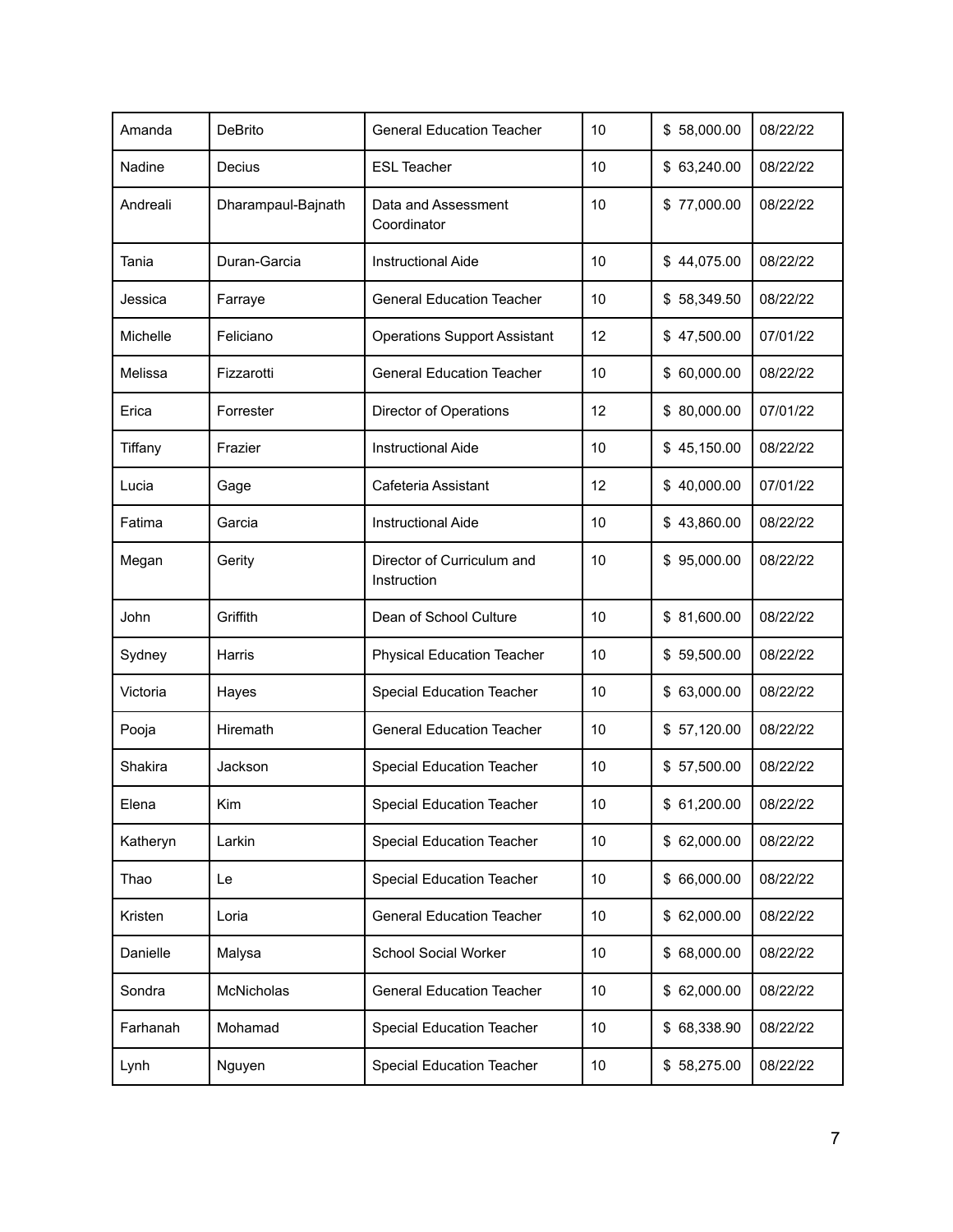| Ayleen    | Noriega            | <b>Special Education Teacher</b>                        | 10 | \$57,500.00  | 08/22/22 |
|-----------|--------------------|---------------------------------------------------------|----|--------------|----------|
| Cristofer | Orellana           | <b>Technology Director</b>                              | 12 | \$97,000.00  | 07/01/22 |
| Angela    | Pereira            | <b>ESL Teacher</b>                                      | 10 | \$ 60,900.00 | 08/22/22 |
| Meghan    | Pipchick           | <b>School Business</b><br>Administrator/Board Secretary | 12 | \$100,302.79 | 07/01/22 |
| Neha      | Punjani            | <b>General Education Teacher</b>                        | 10 | \$60,000.00  | 08/22/22 |
| Roushan   | Rahman             | <b>General Education Teacher</b>                        | 10 | \$61,000.00  | 08/22/22 |
| Caroline  | Reilly             | <b>Special Education Teacher</b>                        | 10 | \$65,000.00  | 08/22/22 |
| Guadalupe | Reynoso            | Custodian                                               | 12 | \$47,250.00  | 07/01/22 |
| Milly     | Salgado-Cardenas   | <b>Instructional Aide</b>                               | 10 | \$44,290.00  | 08/22/22 |
| Enrique   | Silva              | <b>Facilities Director</b>                              | 12 | \$65,000.00  | 07/01/22 |
| Christina | Sullivan           | <b>Instructional Aide</b>                               | 10 | \$44,290.00  | 08/22/22 |
| Darcel    | <b>Torres-Diaz</b> | <b>General Education Teacher</b>                        | 10 | \$68,250.00  | 08/22/22 |
| Evelyn    | Vasquez-Guzman     | Custodian                                               | 12 | \$45,900.00  | 07/01/22 |
| Karyn     | Wassuta            | <b>General Education Teacher</b>                        | 10 | \$57,000.00  | 08/22/22 |
| Rebecca   | Witt               | <b>Music Education Teacher</b>                          | 10 | \$66,000.00  | 08/22/22 |
| Melissa   | Wright             | <b>General Education Teacher</b>                        | 10 | \$63,000.00  | 08/22/22 |
| Maxine    | Yurowitz           | <b>General Education Teacher</b>                        | 10 | \$63,000.00  | 08/22/22 |
| Andrea    | Zarrouk            | <b>Instructional Aide</b>                               | 10 | \$45,150.00  | 08/22/22 |

Note: Contracts for Monica Villafuerte and Jazmin Gooding were not determined or voted on

#### **RESOLVED: BOARD OF TRUSTEES RESOLUTION # 2022-04-07 Employee Stipends**

The Board of Trustees of Cresthaven Academy Charter School resolves to approve the following stipends for employees who take on additional responsibilities above and beyond the contract requirements.

| <b>Employee</b> | <b>Per Diem Rate</b> |
|-----------------|----------------------|
| Erica Forrester | \$50/hour            |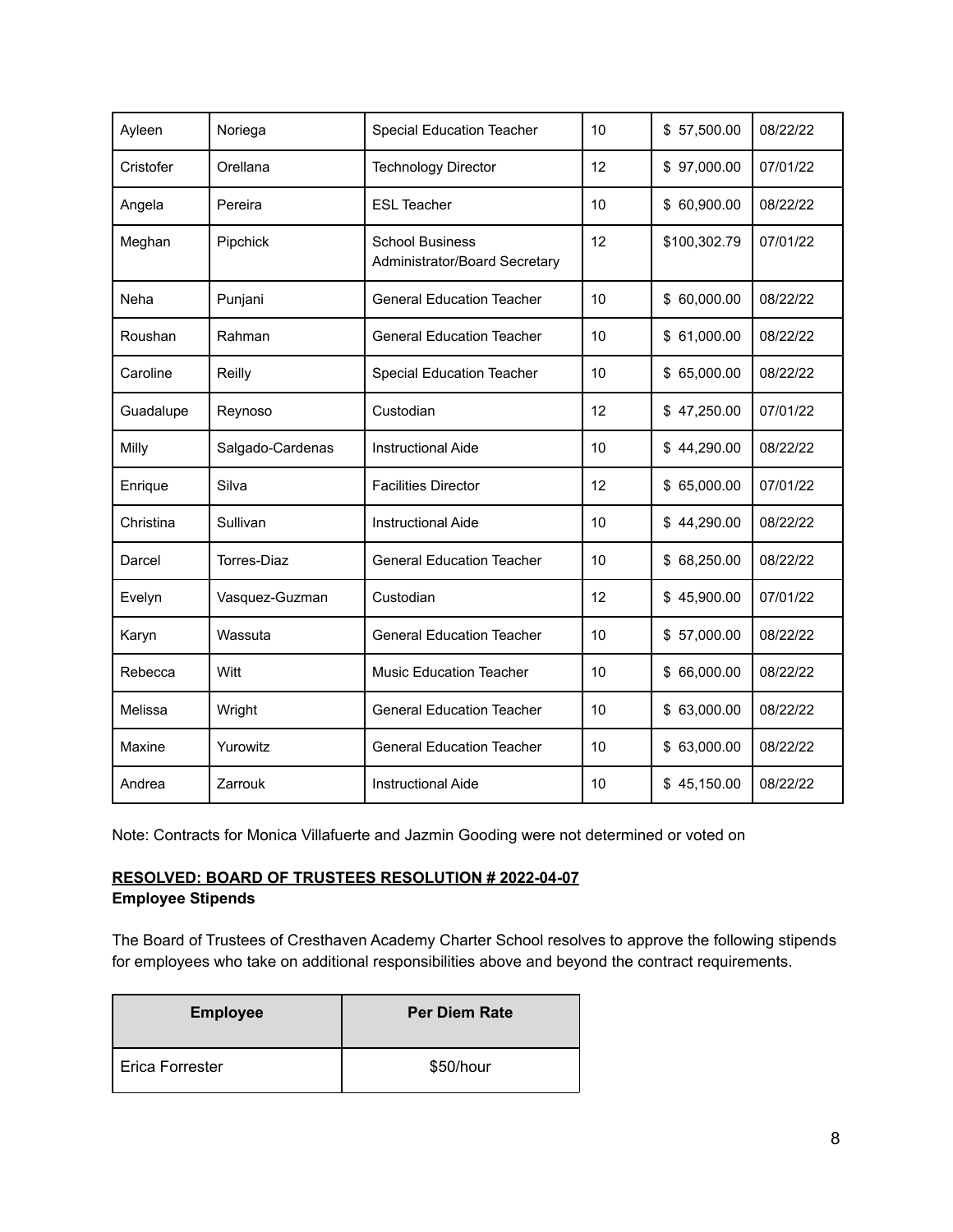| Enrique Silva |
|---------------|
|---------------|

\$50/hour

#### **RESOLVED: BOARD OF TRUSTEES RESOLUTION # 2022-04-08 Consultant**

The Board of Trustees of Cresthaven Academy Charter School resolves to approve the following consulting contract.

| <b>Name</b>        | Rate      | <b>Responsibilities</b>                           |
|--------------------|-----------|---------------------------------------------------|
| Stephanie Avallone | \$75/hour | School Psychologist, IEP Writing, Case Management |

#### **RESOLVED: BOARD OF TRUSTEES RESOLUTION # 2022-04-09 Job Descriptions**

The Board of Trustees of Cresthaven Academy Charter School resolves to approve the job descriptions for the 2022-2023 school year. See Appendix B.

- Technology Specialist
- Middle School Special Education Math
- Middle School Special Education ELA

#### **RESOLVED: BOARD OF TRUSTEES RESOLUTION # 2022-04-10 Job Title Update**

The Board of Trustees of Cresthaven Academy Charter School resolves to approve an update to the following job title:

| <b>Original Job Title</b>    | <b>New Job Title</b>            |
|------------------------------|---------------------------------|
| Director of Special Services | Coordinator of Special Services |

| <b>Board Member</b>   | <b>Motion</b> | <b>Yes</b> | <b>No</b> | <b>Abstain</b> | <b>Absent</b> |
|-----------------------|---------------|------------|-----------|----------------|---------------|
| <b>Marcy Bostwick</b> |               | X          |           |                |               |
| Rashleigh Bruce       | 2             | X          |           |                |               |
| Kimberly Dortch       |               | X          |           |                |               |
| Sandra Harrison       |               | X          |           |                |               |
| Steven Hockaday       |               | X          |           |                |               |
| Debra Lightner        |               |            |           |                | X             |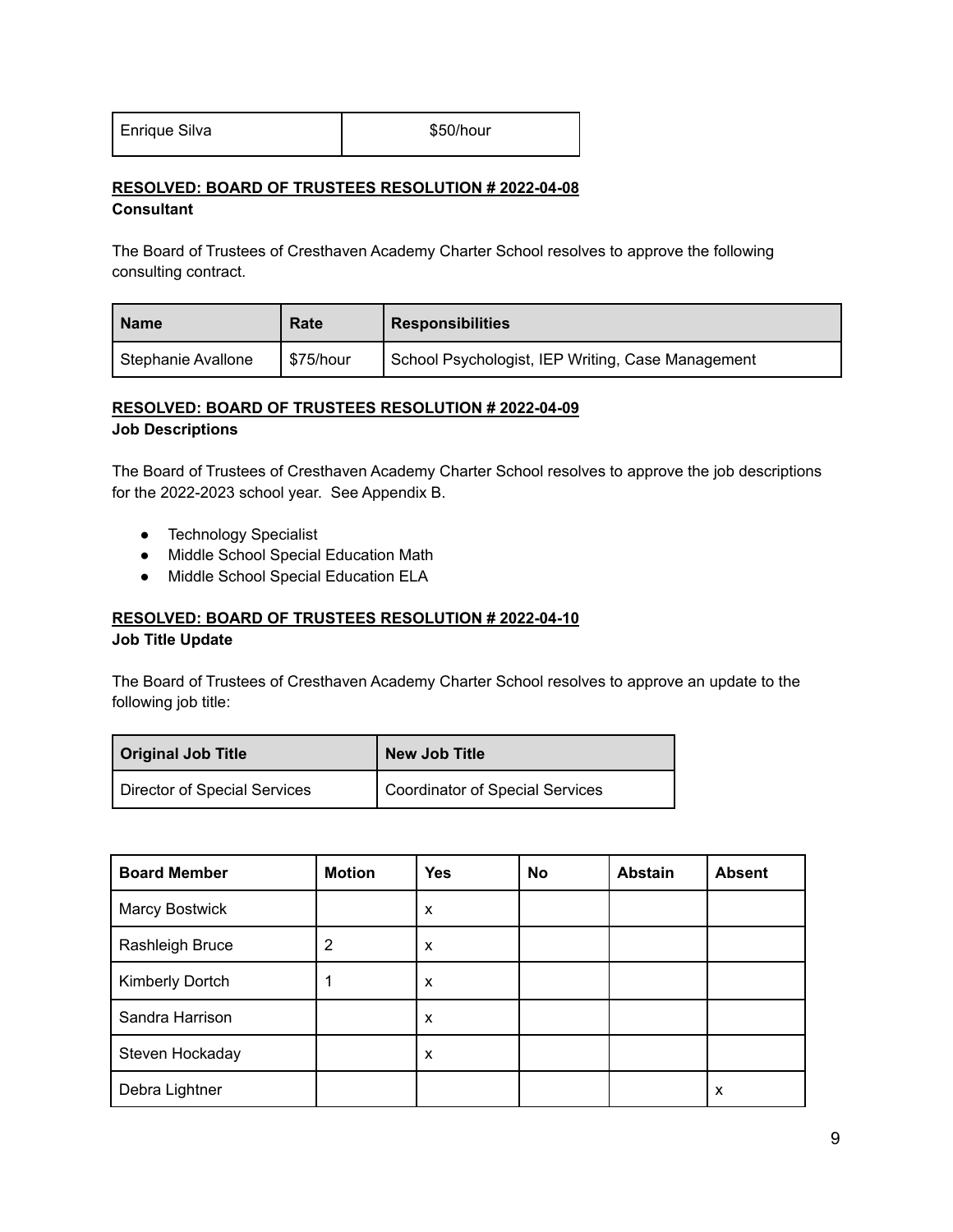| Barbara Sellinger |  |  |  |  |  |
|-------------------|--|--|--|--|--|
|-------------------|--|--|--|--|--|

# *C. CONTRACTS AND AGREEMENTS*

# **RESOLVED: BOARD OF TRUSTEES RESOLUTION # 2022-04-11**

# **Arreaza Landscaping**

The Board of Trustees of Cresthaven Academy Charter School resolves to approve an updated contract with Arreaza Landscaping for landscaping and snow plow services for the 21-22 school year. See Appendix C.

# **RESOLVED: BOARD OF TRUSTEES RESOLUTION # 2022-04-12 Securely**

The Board of Trustees of Cresthaven Academy Charter School resolves to approve a contract with Securely for \$1000. See Appendix C.

Securly's end-to-end solutions platform helps K-12 schools safeguard students, empower educators, and do more than they ever thought possible.

# **RESOLVED: BOARD OF TRUSTEES RESOLUTION # 2022-04-13 Hunterdon ESC**

The Board of Trustees of Cresthaven Academy Charter School resolves to approve a contract with Hunterdon ESC for Child Study Team services as requested by the school for the 2022-2023 school year. See Appendix C.

# **RESOLVED: BOARD OF TRUSTEES RESOLUTION # 2022-04-14 Greenhouse Software**

The Board of Trustees of Cresthaven Academy Charter School resolves to approve a contract with Greenhouse Software for HR recruiting services for \$11,950. We will phase out our existing software, Talent Ed, after this has been implemented. See Appendix C.

#### **RESOLVED: BOARD OF TRUSTEES RESOLUTION # 2022-04-15 R&L DataCenters, Inc.**

The Board of Trustees of Cresthaven Academy Charter School resolves to approve a contract with R&L DataCenters, Inc. for all payroll and tax services for the 2022-2023 school year. See Appendix C.

| <b>Board Member</b> | <b>Motion</b> | <b>Yes</b> | No | <b>Abstain</b> | <b>Absent</b> |
|---------------------|---------------|------------|----|----------------|---------------|
| Marcy Bostwick      |               | v<br>́     |    |                |               |
| Rashleigh Bruce     |               | х          |    |                |               |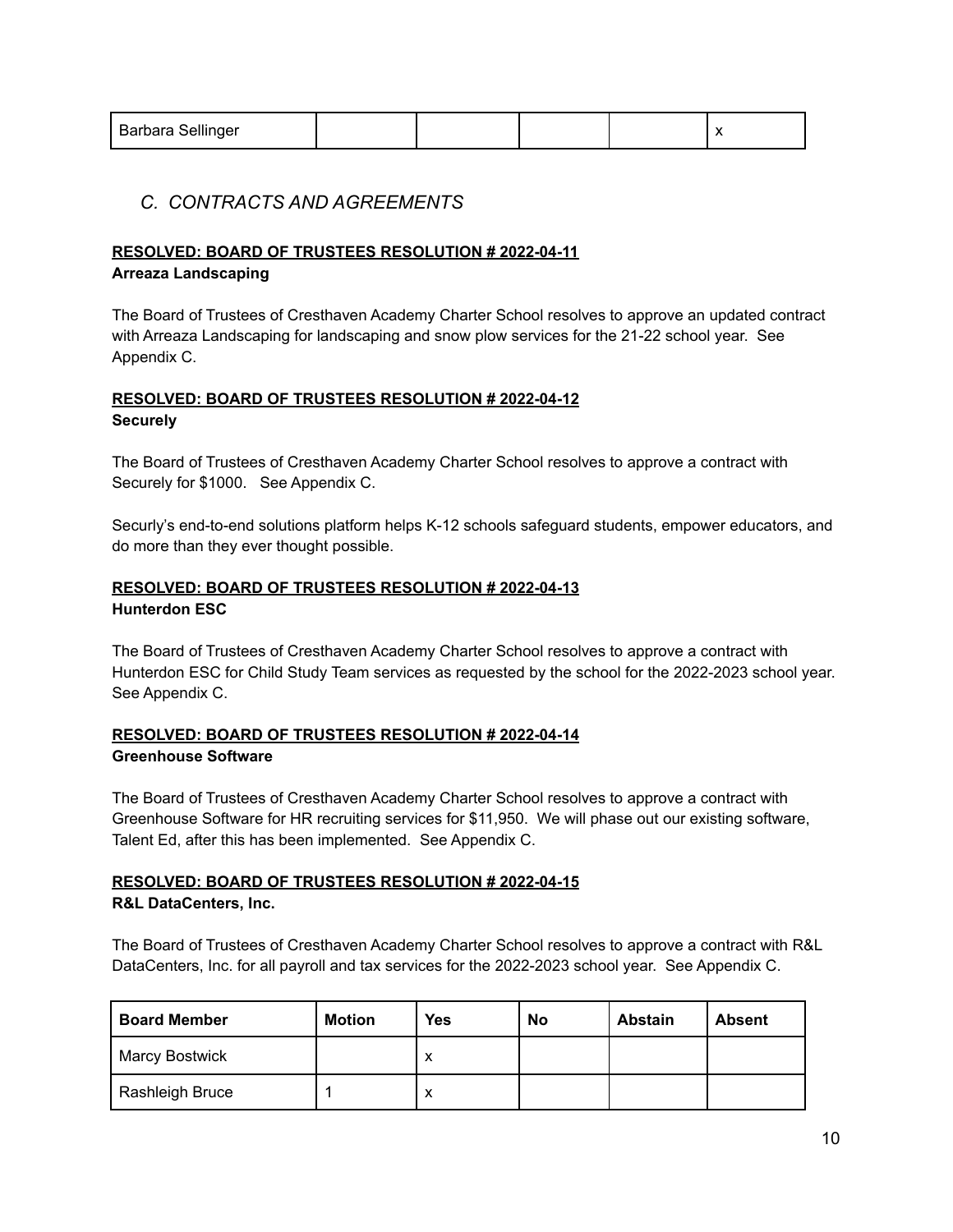| <b>Kimberly Dortch</b>   | X |  |   |
|--------------------------|---|--|---|
| Sandra Harrison          | X |  |   |
| Steven Hockaday          | х |  |   |
| Debra Lightner           |   |  | х |
| <b>Barbara Sellinger</b> |   |  | x |

# *D. ACADEMIC*

# **RESOLVED: BOARD OF TRUSTEES RESOLUTION # 2022-04-16 Lifelong Learners**

The Board of Trustees of Cresthaven Academy Charter School resolves to approve Lifelong Learners as our Guided Reading curriculum and professional development for the 2022-2023 school year. The package includes the following:

- Guided Reading curriculum (fully crafted lesson plans aligned to STEP through grades 5)
	- Inclusive of phonics/fluency plans aligned to new research on the Science of Reading
- Professional Development
- Ongoing support/coaching, access to video libraries, and optional weekly discussions

Tentative Costs:

- \$15,670.00 for Teacher Guides, Decodable Reader Sets, and Fluency Materials
- \$18,640.00 for Guided Reading Curriculum License, Reference Books, Oral Drill Cards, and Vocabulary Cards
- \$6,363.00 for 2 days of in-person professional development
- Total: \$40,673

We are interested in seeking out this curriculum/support based on feedback from teachers:

- Teachers want to spend less time on Guided Reading lesson plans
- Many of our novice teachers struggle to produce quality lesson plans aligned to STEP
- Teachers request for more professional development and resources related to Guided Reading.

# **RESOLVED: BOARD OF TRUSTEES RESOLUTION # 2022-04-17**

#### **Center for Responsive Schools, Inc.**

The Board of Trustees of Cresthaven Academy Charter School resolves to approve a contract with Center for Responsive Schools, Inc. for professional development for \$49,800. See Appendix D.

The Elementary Core Course package includes the following:

- Elementary Core Course- (4 days, 28 hours of content time) for up to 30 participants
- A collection of resources for the course participants
- A Consultant Observation and Feedback Visit for one school (During a date range TBD when an RC consultant is in your area)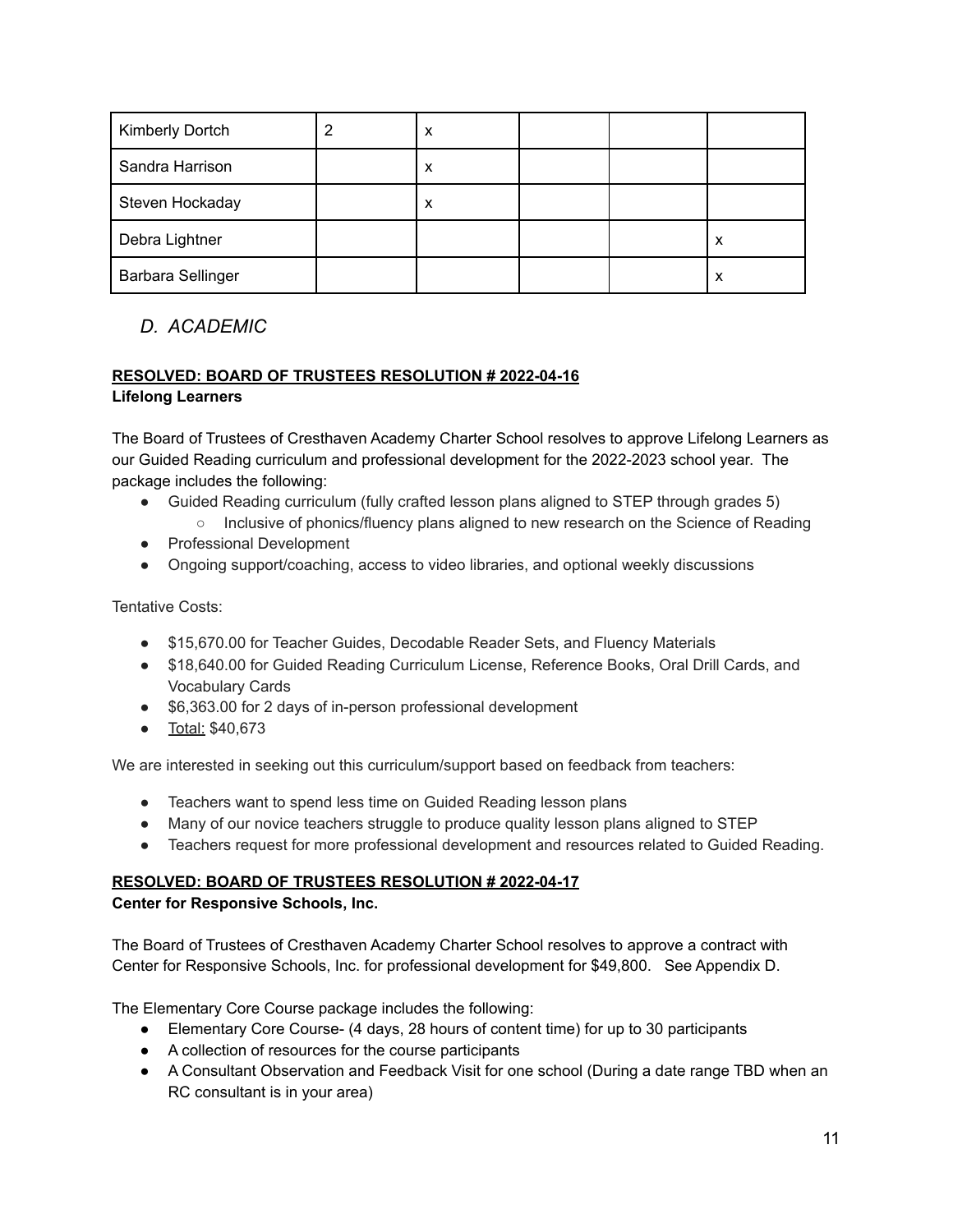● 1 school-year subscription to Kaleidoscope Observation Tool

# **RESOLVED: BOARD OF TRUSTEES RESOLUTION # 2022-04-18 University of Chicago - STEP Administration Protocol**

The Board of Trustees of Cresthaven Academy Charter School resolves to approve STEP Administration Protocol professional development with University of Chicago. It is a full day in-person professional development to review the STEP administration protocol and instruction related to the STEP assessment. The fees include:

- DMS Configuration \$1,000
- Assessment Licenses \$18 per student
- Online Progress Monitoring Licenses \$7 per student
- Professional Learning \$2,750 for a full day (7 hours)

#### **RESOLVED: BOARD OF TRUSTEES RESOLUTION # 2022-04-19 Uncommon Schools**

The Board of Trustees of Cresthaven Academy Charter School resolves to approve TLAC Training: New Teacher Essentials Bundle professional development by Uncommon Schools for \$1700. This bundle consists of our Systems and Routines, Developing and Maximizing Radar, Strong Voice: Going Formal, What to Do, and Positive Framing Plug and Plays. A positive and productive classroom culture is the foundation for high levels of student achievement. These five techniques are essential for helping to build the culture where academic excellence can thrive. See contract in Appendix D.

# **RESOLVED: BOARD OF TRUSTEES RESOLUTION # 2022-04-20**

#### **The Reading and Writing Project**

The Board of Trustees of Cresthaven Academy Charter School resolves to approve Rebalancing Balanced Literacy: A Deep Dive into New K-2 Reading Units professional development by The Reading and Writing Project for \$850. The institute is designed for experienced k-2 teachers and their literacy coaches. This will be offered to our Instructional Coach.

| <b>Board Member</b> | <b>Motion</b> | <b>Yes</b> | <b>No</b> | <b>Abstain</b> | <b>Absent</b> |
|---------------------|---------------|------------|-----------|----------------|---------------|
| Marcy Bostwick      |               | X          |           |                |               |
| Rashleigh Bruce     |               | X          |           |                |               |
| Kimberly Dortch     |               | X          |           |                |               |
| Sandra Harrison     | 2             | X          |           |                |               |
| Steven Hockaday     |               | X          |           |                |               |
| Debra Lightner      |               |            |           |                | X             |
| Barbara Sellinger   |               |            |           |                | X             |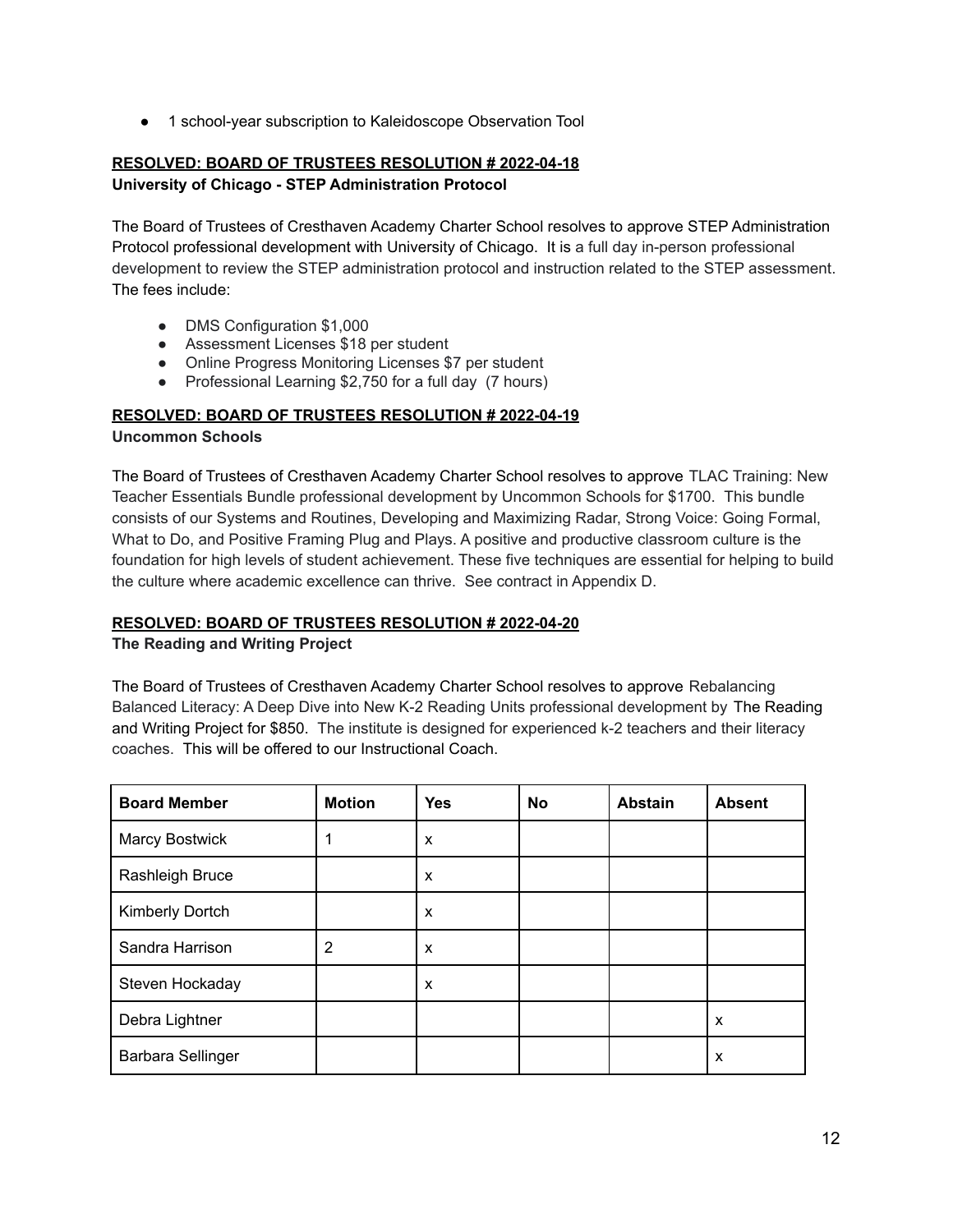# *E. OTHER*

## **RESOLVED: BOARD OF TRUSTEES RESOLUTION # 2022-04-21 Field Day 2022**

The Board of Trustees of Cresthaven Academy Charter School resolves to approve Field Day 2022 at the lower elementary campus. All upper elementary scholars will report to the lower elementary campus. If scholars report to the upper elementary school, they will be transported by bus to the lower elementary campus. Scholars may opt out of participating and other activities will be provided.

| <b>Board Member</b>   | <b>Motion</b> | <b>Yes</b> | <b>No</b> | <b>Abstain</b> | <b>Absent</b> |
|-----------------------|---------------|------------|-----------|----------------|---------------|
| <b>Marcy Bostwick</b> |               | X          |           |                |               |
| Rashleigh Bruce       |               | X          |           |                |               |
| Kimberly Dortch       | 2             | X          |           |                |               |
| Sandra Harrison       |               | X          |           |                |               |
| Steven Hockaday       |               | X          |           |                |               |
| Debra Lightner        |               |            |           |                | X             |
| Barbara Sellinger     |               |            |           |                | X             |

#### OLD BUSINESS

#### NEW BUSINESS

#### PUBLIC PORTION

Julienne Cherry

- Proud parent of Cresthaven scholar
- Love everything about Cresthaven
- So pleased with everything
- Love after school program
- Son thoroughly loves Ms. Tanis's program and chess club
- Love presentation want to share with parents
- Location of new school is not desirable
- Inside the school is nice other parents don't know that
- Need to let parents know what it is like inside
- Want a gymnasium, play on a playground, experience a library
- It's not ok to cram 3 grades into that school
- Use parents to best of your ability
- What is the plan for the future with facilities?

Steve Colson